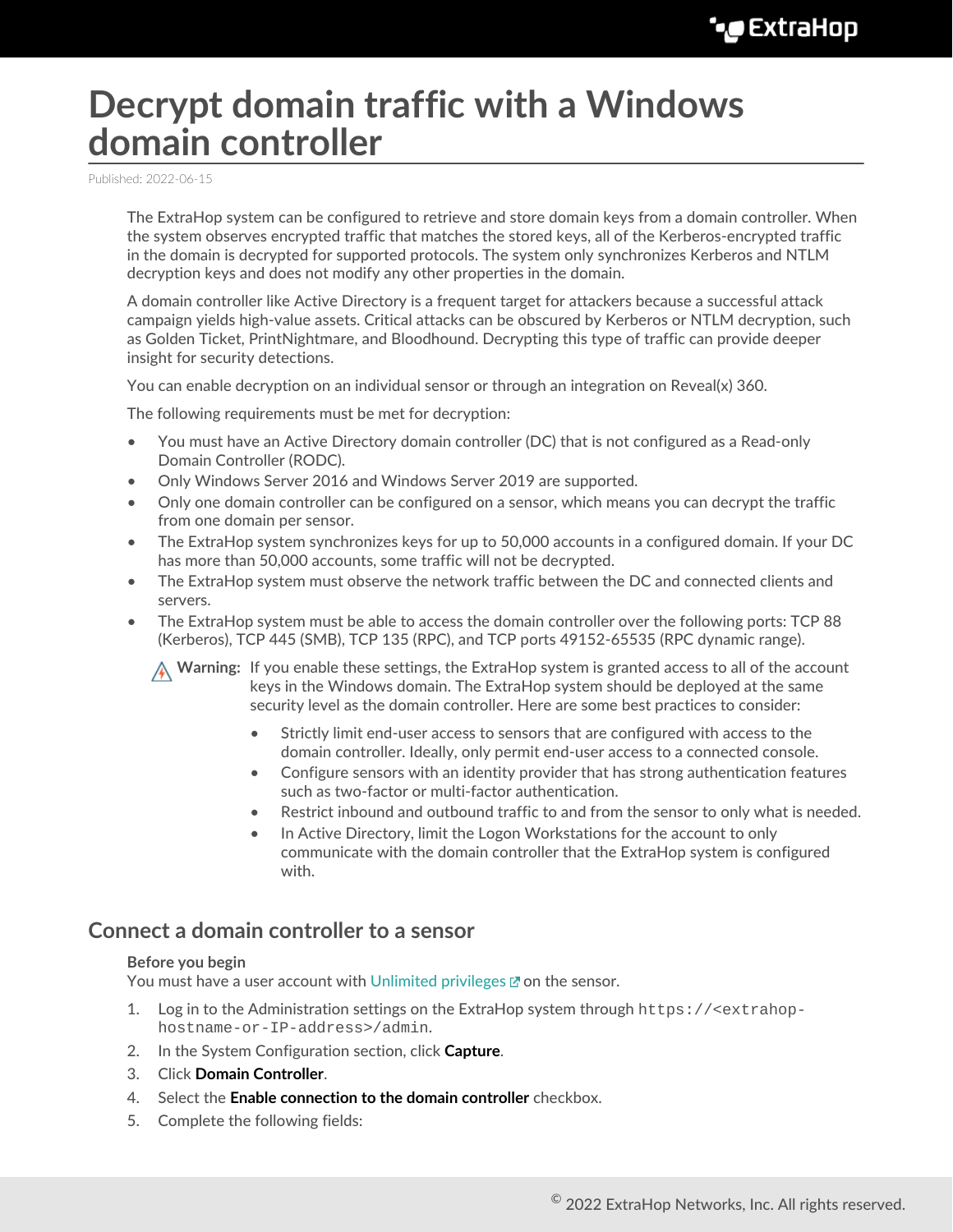- **Hostname:** The fully qualified domain name of the domain controller.
- **Computer Name (sAMAccountName):** The name of the domain controller.
- **Realm Name:** The Kerberos realm name of the domain controller.

• **User Name:** The name of a user who is a member of the built-in Administrators group for the domain (not to be confused with the Domain Admins group). To prevent possible connection errors, specify a user account created after the domain controller was established.

- **Password:** The password of the privileged user.
- 6. Click **Test Connection** to confirm that the sensor can communicate with the domain controller.
- 7. Click **Save**.

## **Connect a domain controller to a Reveal(x) 360 sensor**

#### **Before you begin**

Your user account must have [privileges](https://docs.extrahop.com/8.9/users-overview/#user-privileges)  $\mathbb Z$  on Reveal(x) 360 for System and Access Administration.

- 1. Log into Reveal(x) 360.
- 2. Click the System Settings icon **a** and then click **Integrations**.
- 3. Click the **Microsoft Protocol Decryption** tile.
- 4. Complete the following fields to specify credentials for the Microsoft Active Directory domain controller you want to connect to a Reveal(x) 360 sensor:
	- **Hostname:** The fully qualified domain name of the domain controller.
	- **Computer Name (sAMAccountName):** The name of the domain controller.
	- **Realm Name:** The Kerberos realm name of the domain controller.

• **User Name:** The name of a user who is a member of the built-in Administrators group for the domain (not to be confused with the Domain Admins group). To prevent possible connection errors, specify a user account created after the domain controller was established.

- **Password:** The password of the privileged user.
- 5. From the drop-down list, select the Reveal(x) 360 sensor the domain controller will connect to. Only one domain controller can be connected to a Reveal(x) 360 sensor.
- 6. Click **Test Connection** to confirm that the sensor can communicate with the domain controller.
- 7. Click **Save**.

## **Validate the configuration settings**

To validate that the ExtraHop system is able to decrypt traffic with the domain controller, create a dashboard that identifies successful decryption attempts.

- 1. Create a new dashboard  $\mathbb{Z}$ .
- 2. Click the chart widget to add the metric source.
- 3. Click **Add Source**.
- 4. In the Sources field, type the name of the sensor communicating with a domain controller and then select the sensor from the list.
- 5. In the Metrics field, type DC in the search field and then select **DC-Assisted Decryption Health - Successful Kerberos Decryption Attempts by SPN**.
- 6. Click **Save**.

The chart appears with a count of successful decryption attempts.